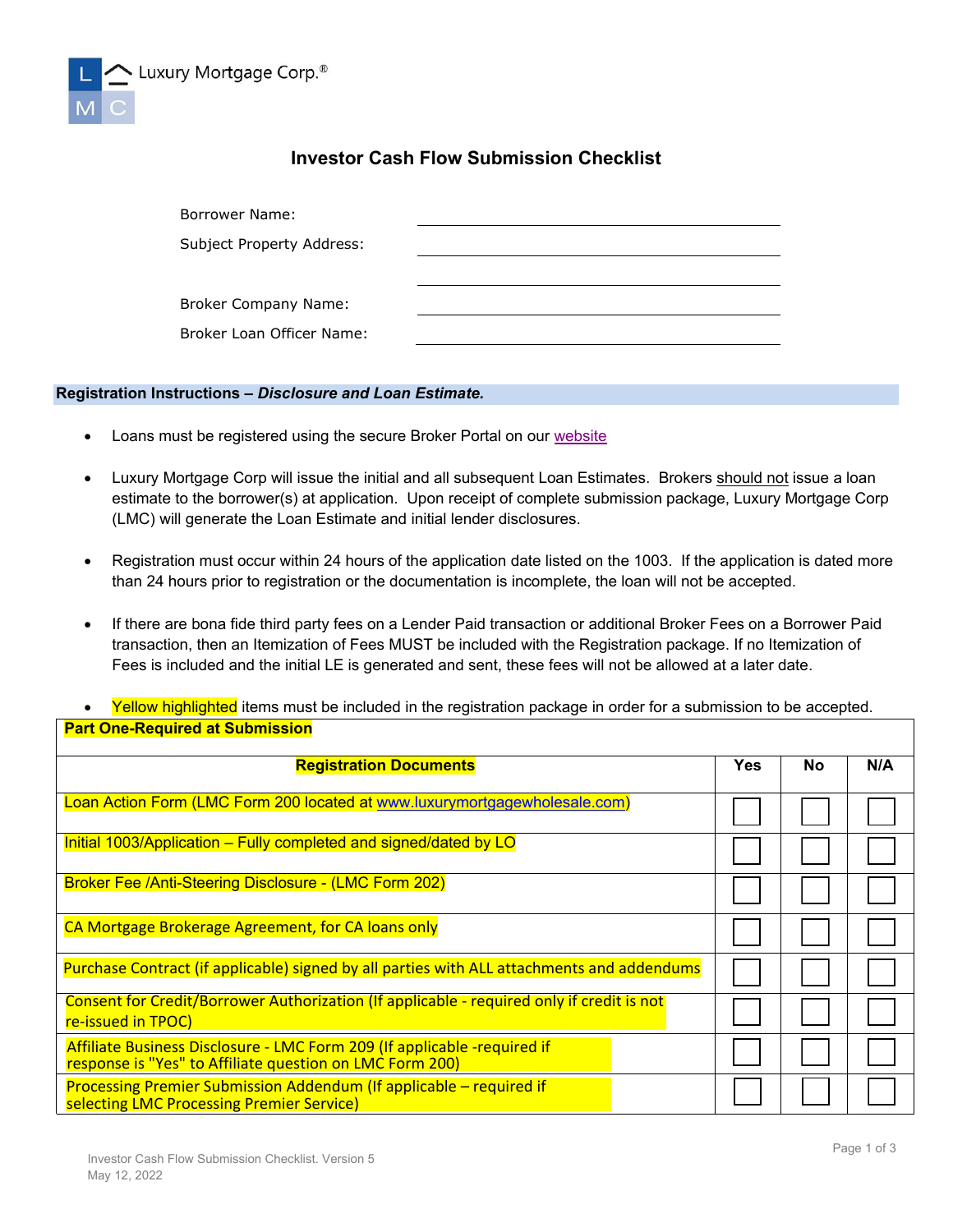| <b>Part Two-Mandatory Income Documents-Provide at Submission</b>                                                                                                                                                     |  |           |     |
|----------------------------------------------------------------------------------------------------------------------------------------------------------------------------------------------------------------------|--|-----------|-----|
| <b>Simple Access Investor Cash Flow</b>                                                                                                                                                                              |  | <b>No</b> | N/A |
| Complete copies of the current lease(s) for the subject property (if applicable)                                                                                                                                     |  |           |     |
| <b>Debt Service Coverage Ratio Worksheet</b>                                                                                                                                                                         |  |           |     |
| Part Three-Additional Applicable Documentation Required-Send at Processing                                                                                                                                           |  |           |     |
| <b>Income</b>                                                                                                                                                                                                        |  |           |     |
| <b>BPL Questionnaire</b>                                                                                                                                                                                             |  |           |     |
| Documentation to support that the borrower has at least a prior 12 month history as a<br>landlord                                                                                                                    |  |           |     |
| <b>Assets</b>                                                                                                                                                                                                        |  |           |     |
| Most recent two months' asset statements for funds to be utilized for funds to close and<br>reserves                                                                                                                 |  |           |     |
| Source any large deposits                                                                                                                                                                                            |  |           |     |
| CPA Letter if using business funds                                                                                                                                                                                   |  |           |     |
| Gift letter & Gift Documentation                                                                                                                                                                                     |  |           |     |
| <b>Credit</b>                                                                                                                                                                                                        |  |           |     |
| Copy of a current photo ID for all borrowers                                                                                                                                                                         |  |           |     |
| Green card and/or visa (if applicable)                                                                                                                                                                               |  |           |     |
| Most recent 12 consecutive cancelled rent checks (front and back) and copy of lease OR<br>verification of rent from professional management company. (If the borrower is renting their<br>current primary residence) |  |           |     |
| Copies of the most recent mortgage statements for all financed properties owned                                                                                                                                      |  |           |     |
| For all properties owned: copies of the most property tax bill, homeowner's insurance, and/or<br>homeowner's associations dues statement OR Zillow Valuation                                                         |  |           |     |
| Letter of explanation and back-up documentation where applicable for any derogatory credit                                                                                                                           |  |           |     |
| appearing on credit report                                                                                                                                                                                           |  |           |     |
| Copy of broker's credit report                                                                                                                                                                                       |  |           |     |
| Any other documentation required to determine liabilities                                                                                                                                                            |  |           |     |
| <b>Property</b>                                                                                                                                                                                                      |  |           |     |